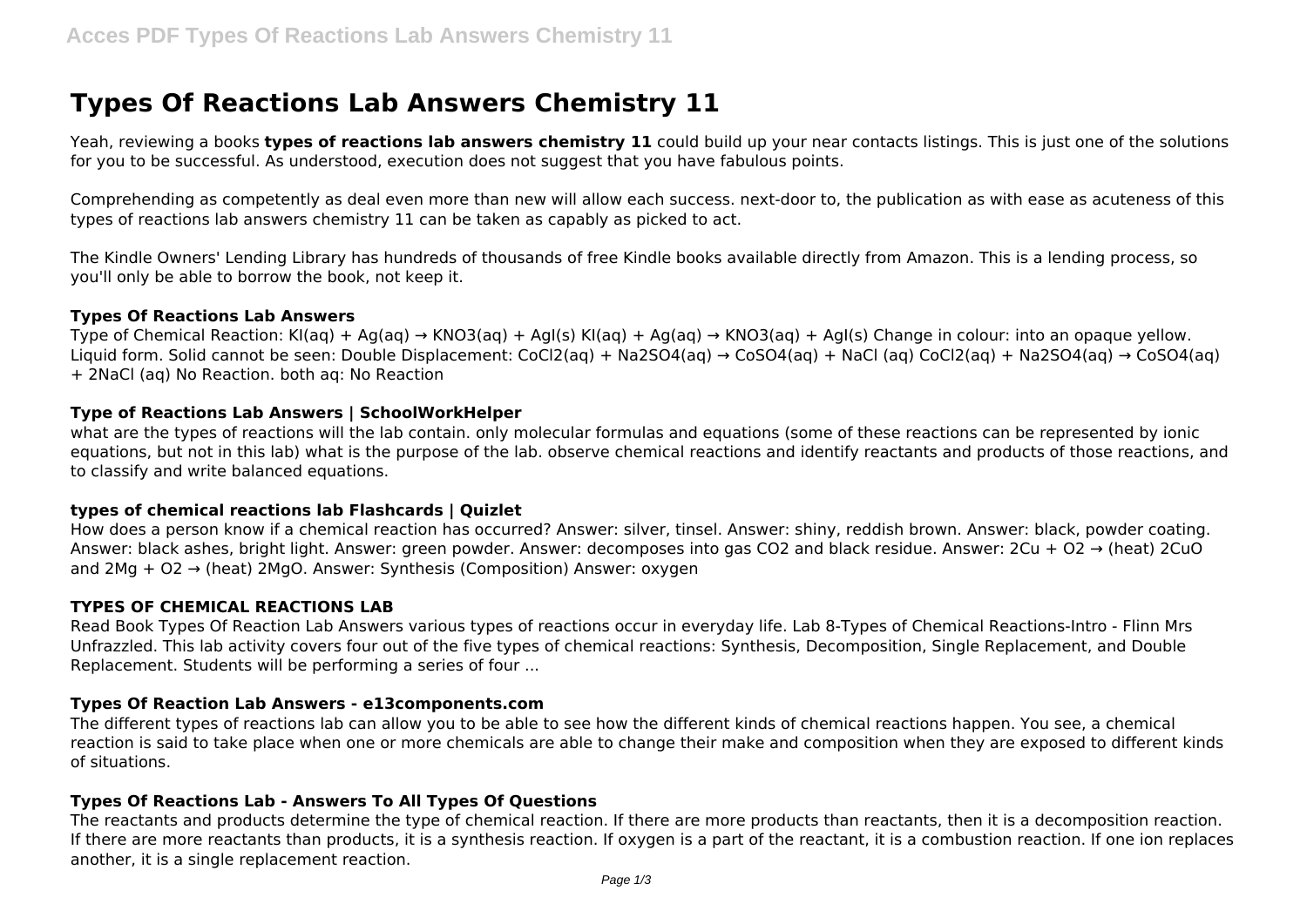# **Lab: Types of Reactions Assignment: Reflect on the Lab ...**

Introduction: The purpose of the lab was to create a demonstration that presented four types of chemical reactions (synthesis, decomposition, singledisplacement, and double-displacement). Each type of chemical reaction has different properties and have different indicators that a reaction has occurred.

## **Types of Reactions Lab Report | Chemical Reactions ...**

Combination Reactions (also called Synthesis Reactions) occur when two or more substances, elements or compounds, combine to form one new substance. For example, hydrogen and oxygen gases combine to give water: \[\ce{2H2 (g) + O2 (g) -> 2H2O(l)}\] Decomposition Reactions occur when a compound

# **6: Types of Chemical Reactions (Experiment) - Chemistry ...**

Download Ebook Types Of Chemical Reactions Lab Answers Types Of Chemical Reactions Lab Answers If you ally craving such a referred types of chemical reactions lab answers ebook that will pay for you worth, get the no question best seller from us currently from several preferred authors.

## **Types Of Chemical Reactions Lab Answers**

TYPES OF CHEMICAL REACTIONS LAB PART#1. I. Purpose: To view the actual chemical reactions, write the correct balanced chemical equation, and type of chemical reaction. Connection to Business: Businesses utilize many types of chemical reactions to produce, maintain, and sterilize their product or to prevent pollution. II. Materials:

# **TYPES OF CHEMICAL REACTIONS LAB PART#1**

Answer: NCERT Class 10 Science Lab Manual Practical Based Questions. Question 1: State three types of decomposition reaction. Answer: Three types of decomposition reaction are due to Question 2: Barium chloride solution mixes with sodium sulphate solution to form a white precipitate. The precipitate occurs due to which salt. Answer:

# **NCERT Class 10 Science Lab Manual Types of Reactions ...**

Types of Chemical Reactions. There are five main types of chemical reactions. These are synthesis, decomposition, combustion, single replacement and double replacement. Synthesis - A reaction where two reactants combine to form 1 product. A + B  $\rightarrow$  C. 2 NA (s) + CI 2(g)  $\rightarrow$  2NaCL 2(s) Decomposition- A reaction where a single reactant separates to form two or more products.  $A \rightarrow B + C$ 

# **Lab 6 Introduction | College Chemistry 1 Labs**

Decomposition reactions. A single reactant breaks down to form 2 or more products. Examples: H 2 CO 3 (aq)  $\rightarrow$  H 2 O(I) + CO 2 (g) CaCO 3 (s)  $\rightarrow$  $CoO(s) + CO2$  (g) Single-replacement reactions. A single element replaces a similar element of an adjacent reactant compound. Examples:  $Zn(s) +$ CuSO 4 (aq)  $\rightarrow$  ZnSO 4 (aq) + Cu(s) Double-replacement reactions

# **Types of Chemical Reactions - STEM - Chemistry**

Chemistry Q&A Library & Department of Chemistry Types of Reactions Lab Day & TimeFriday 91S Name aHarris-Pucher Name Noriya Tnompsan PART A Name DATA 1. Describe test tube #2 after the addition of Fe(NO3)3. It Decama a litta lighter going from ine Pel, to grape juiet rec left 2. In which direction did the reaction shift; right, left or no effect?